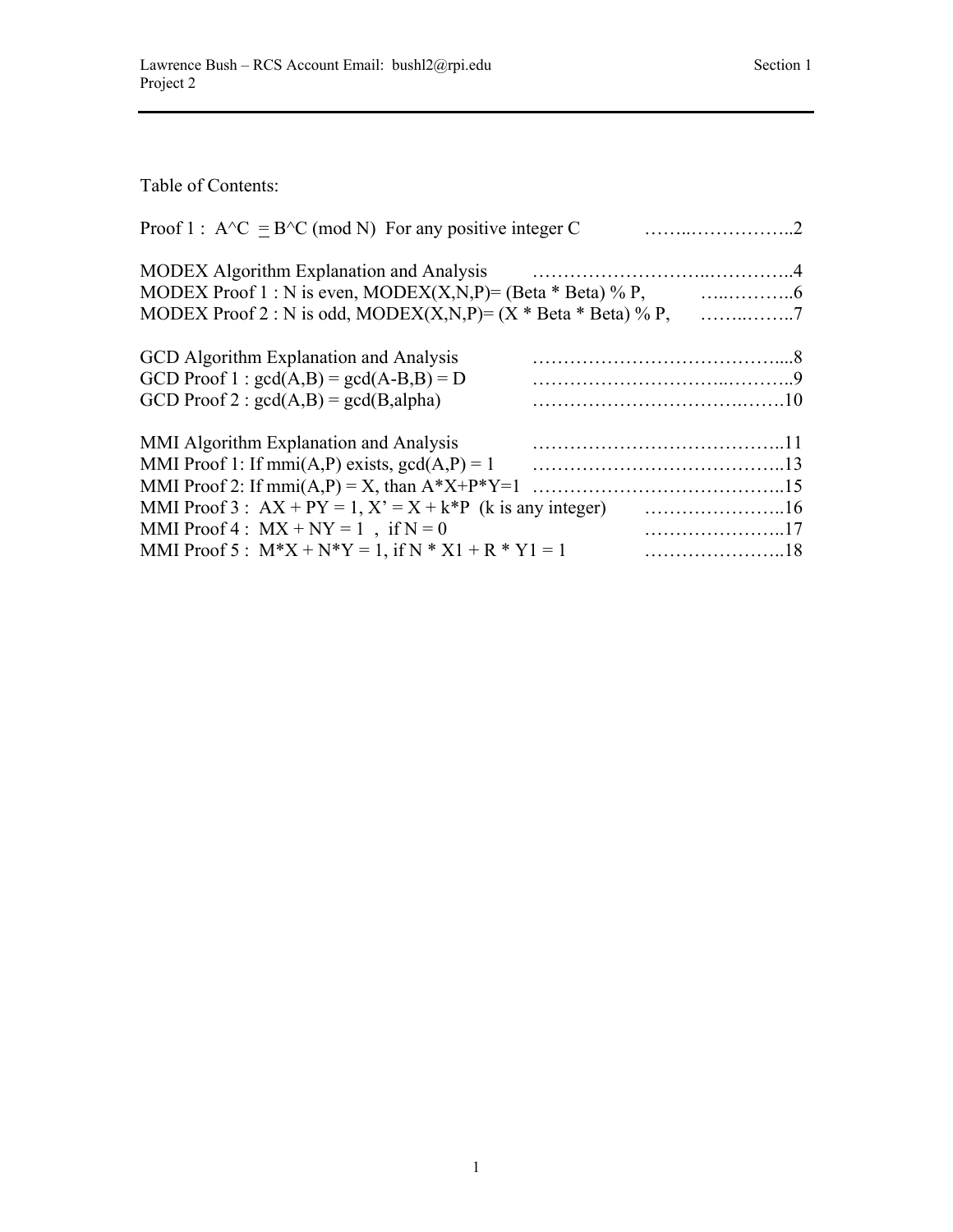# **Proof 1 :**  $A^{\wedge}C = B^{\wedge}C$  (mod N) For any positive integer C

Since  $A \equiv B \pmod{N}$ 

A and B are in the same modulo set.

Then:

 $(A^{\wedge}C)$  % N =  $((A^{\%}N)^{\wedge}C)^{\%}N$  and  $(B^{\wedge}C)$  % N =  $((B^{\phi}N)^{\wedge}C)^{\phi}N$ 

because we know that  $(A^*A)$  % N =  $((A^0/(N))^*(A^0/(N))^0/(N)$ which is true because A and A%N are in the same modular set.

This basically means that, instead of calculating the exponent first, you can calculate the mod of the base, and raise that to the N, then take the mod of that.

With that said, since  $A\%N = B\%N$ , then  $((A\%N)^{\wedge}C)\%N = ((B\%N)^{\wedge}C)\%N$ therefore  $(A^{\wedge}C)$  % N =(B $^{\wedge}C)$  % N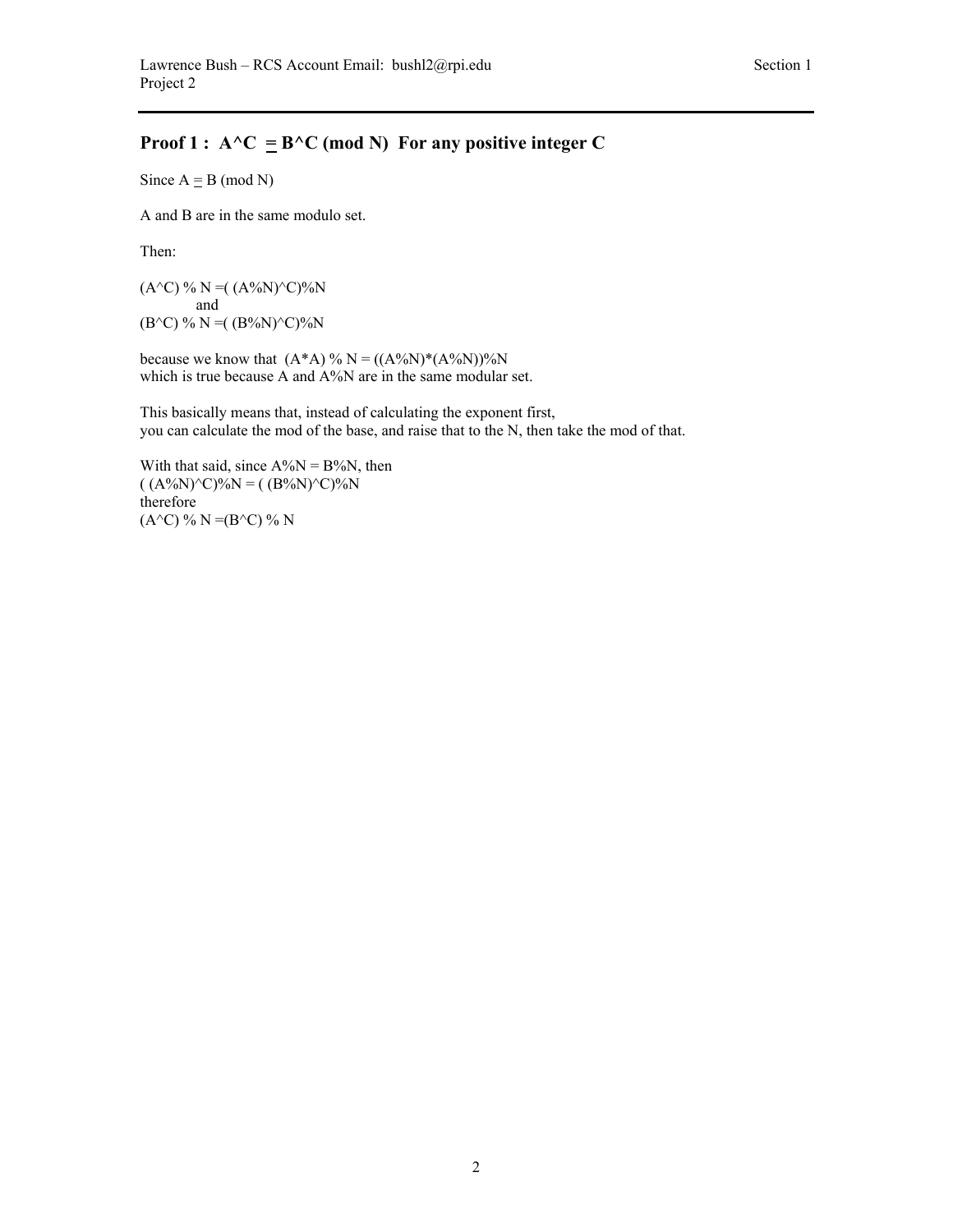## **Proof 1 version 2:**

### $A^{\wedge}C \equiv B^{\wedge}C \pmod{N}$  For any positive integer C

Since  $A \equiv B \pmod{N}$ 

A and B are in the same modulo set.

We know that

 $A * C = B * C \pmod{N}$ 

If  $A' = A\%N$ 

Then  $A \equiv A' \pmod{N}$  since A and A' are in the same modulo set.

Then  $A^*A \equiv A'^*A \pmod{N}$ .

If  $B' = A\%N$ 

Then  $B = B' \pmod{N}$  since B and B' are in the same modulo set.

Then  $B^*B \equiv B^*B \pmod{N}$ .

It follows that  $B*B*B \equiv B'*B'*B(mod N)$  $A^*A^*A = A^*A^*A$ (mod N) If  $A * C = B * C \pmod{N}$ And  $C = B' * B' = A' * A'$  ( because  $A' = B'$  since  $A = B \pmod{N}$  ) Then  $A^*C \equiv B^*C \pmod{N}$ Therefore  $A^*A^*A \equiv B^*B^*B \pmod{N}$ 

 $A^3 \equiv B^3$  (mod N)

If  $A^{\wedge}C \equiv B^{\wedge}C \pmod{N}$ Then  $A^{\wedge}(C+1) \equiv B^{\wedge}(C+1)$  (mod N)

 $(A^{\wedge}C)^*A' \equiv (B^{\wedge}C)^*B' \pmod{N}$ since  $A' = B'$ 

then  $A^{\wedge}(C+1) = B^{\wedge}(C+1)$ 

This proves the second, third and all further cases.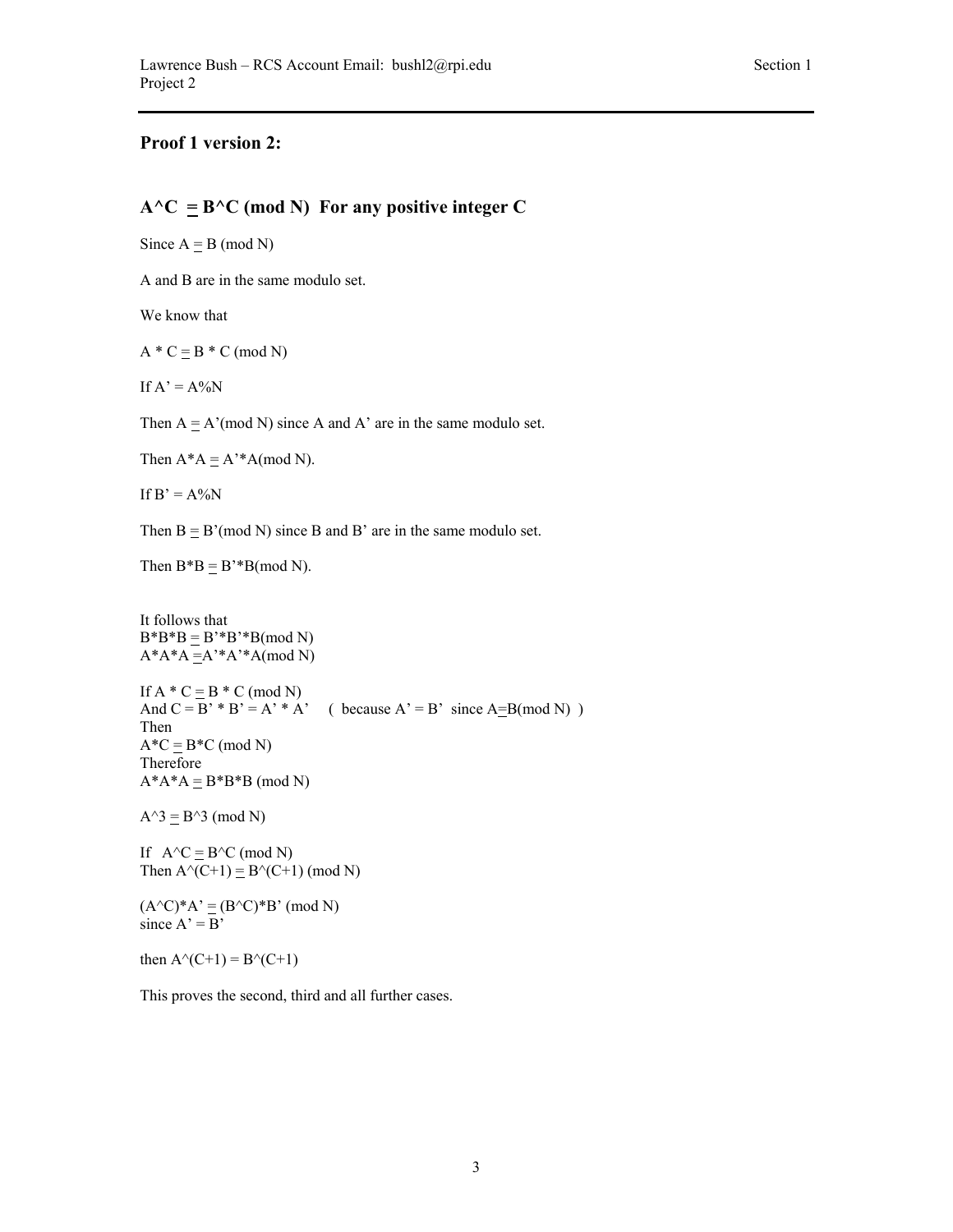### **MODEXP Function:**

int modexp(int x, int n, int p)  $\{$ if  $(n=-0)$  return 1; if  $(n == 1)$  return  $x\%p$ ; if (  $(n \% 2) == 0$  ) // n is even return modexp $((x*x)\%p,(n/2),p);$ else // n is odd return (modexp( $(x*x)$ %p, $(n/2)$ ,p)\*x)%p; }

#### **MODEXP Algorithm Explanation and Analysis**

The modexp function exploits the fact that:

 $X^{\wedge}N = (X^{\wedge}2)^{\wedge}(N/2)$  i.e.  $X^{\wedge}4 = (X^{\wedge}2)^{\wedge}2$ 

And the associative modular property:

$$
X^{\wedge}N \mathcal{%} P = (X^{\wedge}(N-1) * (X \mathcal{%} P)) \mathcal{%} P
$$

Combining to:

$$
X^{\wedge}N \mathcal{V}_0 P = [ ((X^{\wedge}2) \mathcal{V}_0 P )^{\wedge} (N/2) ] \mathcal{V}_0 P
$$

First, for exponents, you can square the inside and half the exponent, which reduces the number of multiplications from n to  $log<sub>2</sub>$  n. This speeds the process up.

Second, you can peel off an x or two, and mod them, then multiply the mod back to the equation, without changing the final results. This allows us to take the mod of huge exponents without ever getting a huge intermediate value.

Since N is halved each iteration,

The number of recursions is  $log_2N$ .

 $T(N) = O (log_2 n) (Growth Rate)$ 

Because

 $F(n) = F(n/2) + O(C)$ , Let  $O(C) = k$ 

 $F(0) = 0$  $F(1) = k + F(0) = k$  $F(2) = k + F(1) = k + k$  $F(4) = k + F(2) = k + k + k$  $F(4) = k + F(4) = k + k + k + k$  $F(4) = k + F(8) = k + k + k + k + k$  $F(4) = k + F(16) = k + k + k + k + k + k$  $F(N) = k + F(N/2) = k \log_2 N$ .

 $F(n) = F(n/2) + O(C)$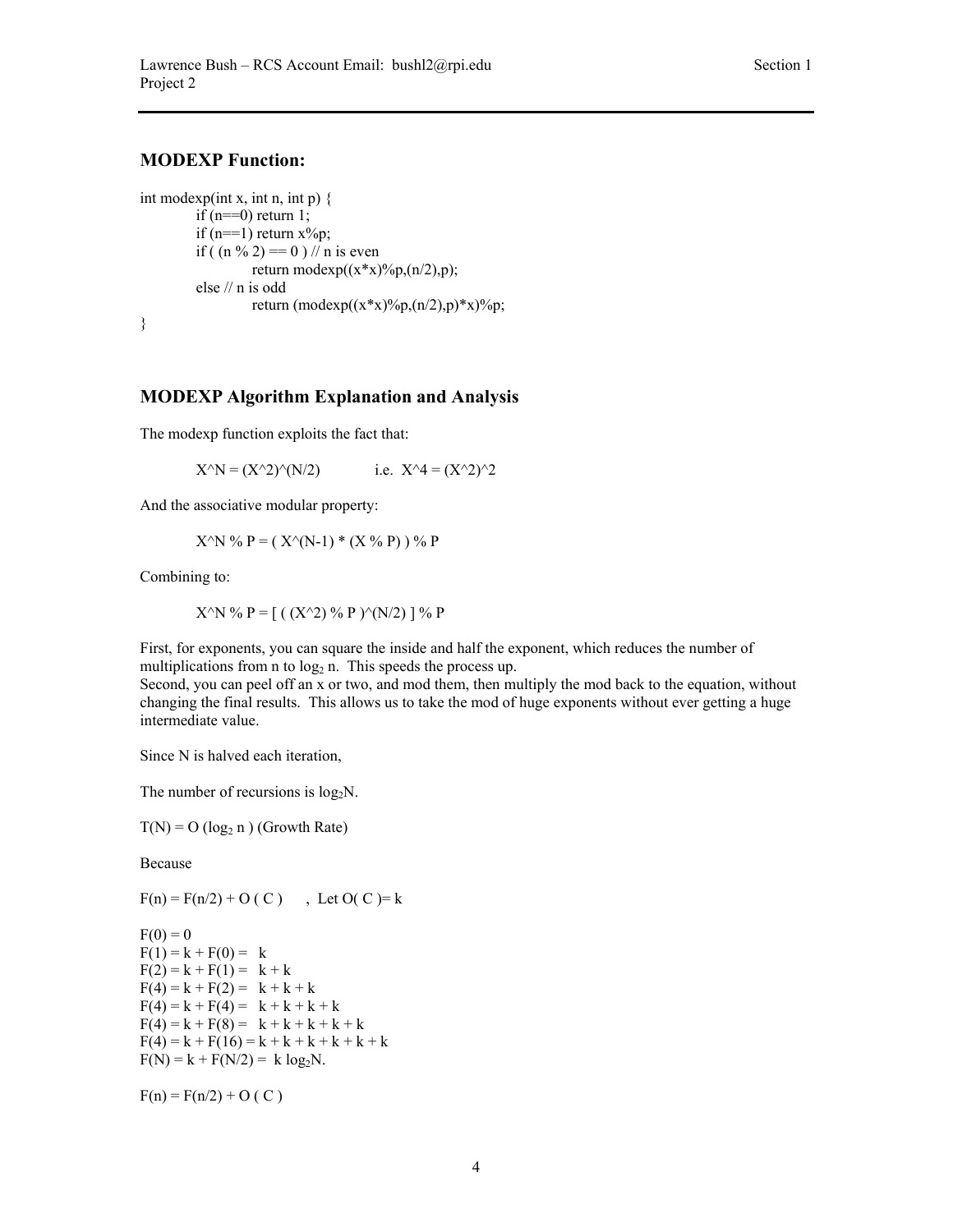$a = 1$ ,  $b = 2$ ,  $k = 0$ ,  $a = b^k = 1$ 

when  $a = b^k$  $T(n) = O(n^k \log_b n)$  $=O(n^0 log_2 n)$  $=O(log<sub>2</sub>n)$ 

## **Example:**

To compute  $MODEX(X, 62, P)$ The algorithm does the following calculations:

 $X^{\wedge}3 = ( (X^{\wedge}2)^0 / 0 P^* X )^0 / 0 P$  $X^{\wedge}7 = ((X^{\wedge}3)^{\wedge}2)^{0}\sqrt{P}^*X$  ) %P  $X^{\wedge}15 = ((X^{\wedge}7)^{\wedge}2)^{0}6P^*X$  ) %P  $X^{\wedge}31 = ((X^{\wedge}15)^{\wedge}2)\%P^*X$  ) %P  $X^62 = ((X^31)^22)$ %P ) %P

9 mutiplications, 9 mods

This is about  $4(log_2N)$  calculations (2 log<sub>2</sub>N mult. And 2 log<sub>2</sub>N mods) verses N. This equates to a growth rate of  $O(log_2N)$ .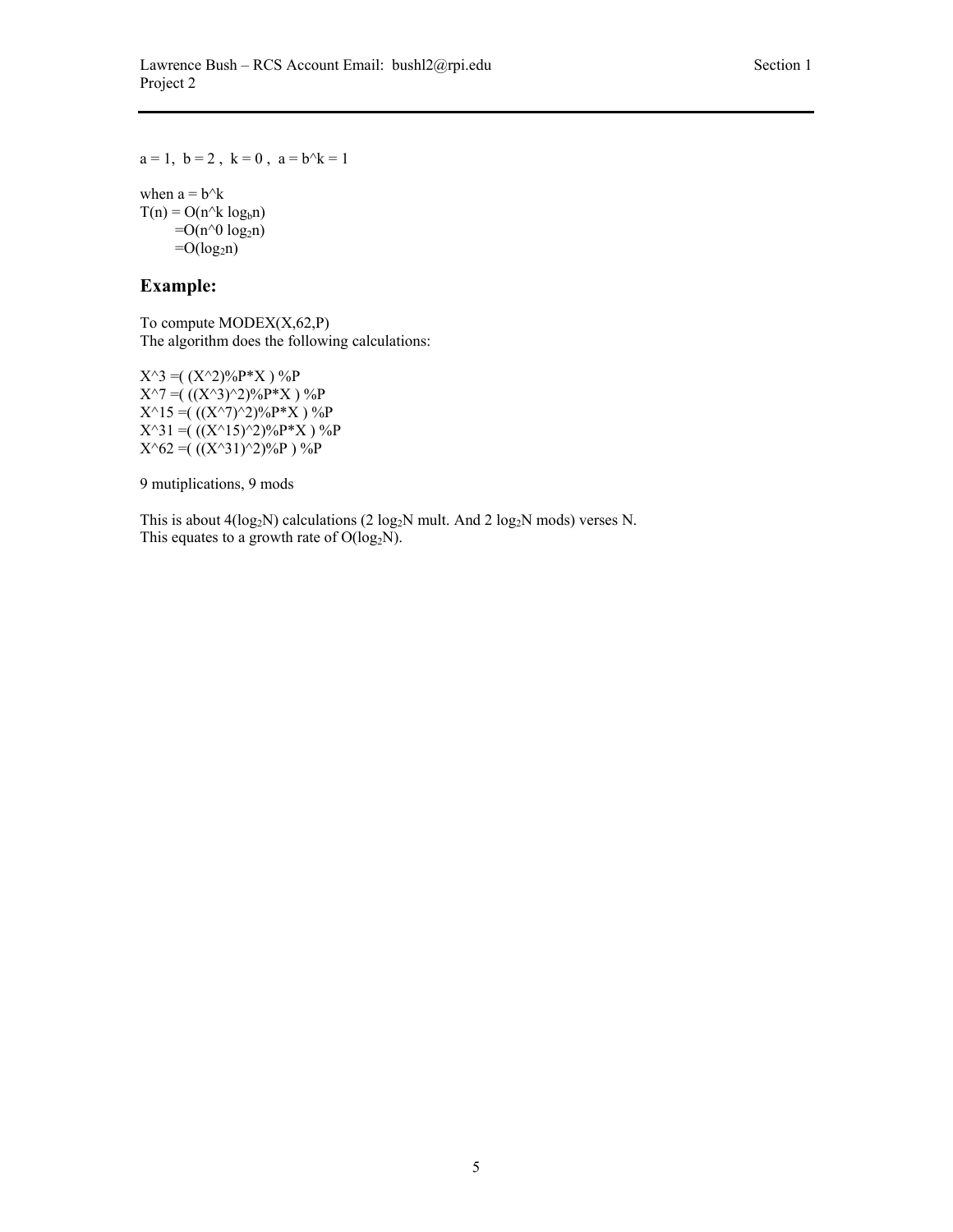### **MODEXP Proof 1**

**Suppose the N is even. Show that if MODEXP(X,N/2,P)=Beta Then** (Beta \* Beta) %  $P = MODEX(X, N, P)$ 

Suppose  $MODEXP(X, N/2, P) = Beta$ 

Then  $X^{\wedge}(N/2)$  % P = Beta

We want to show that (Beta  $*$  Beta) % P = MODEXP $(X, N, P)$ 

Beta =  $(X^{(N/2)})$  % P

Let  $A' = A\%P$ 

Then  $A = A' \mod P$ , since A and A' are in the same modulo set.

Then by property 3 ( $A^{\wedge}C = B^{\wedge}C \pmod{P}$ )

 $A^* A = A^2$  (mod P)  $A^{\wedge}2 = A^{\wedge}2 \pmod{P}$  $A''^{2} = (A' * A')(mod P)$ 

Line \* : then  $(A * A)$  % P =  $(A' * A')$  % P =  $(A\%P * A\%P)$  % P

Let  $A = X^{\wedge}(N/2)$ 

Then  $(A * A) \% P = (X \land N) \% P$ 

Substituting in  $A = X^{\wedge}(N/2)$  $(X^{\wedge} N)^{0}$   $\mathfrak{p} = (X^{\wedge} (N/2) * X^{\wedge} (N/2))$  % P

Using Line  $*$ :  $(X \cap (N/2) * X \cap (N/2))$  % P =  $(X \cap (N/2)$  % P \*  $X \cap (N/2)$  % P  $)$  % P = (Beta \* Beta ) % P

So:  $X \wedge N \% P = (Beta * Beta) \% P$ 

And

 $MODEXP(X,N,P) = (Beta * Beta) \% P$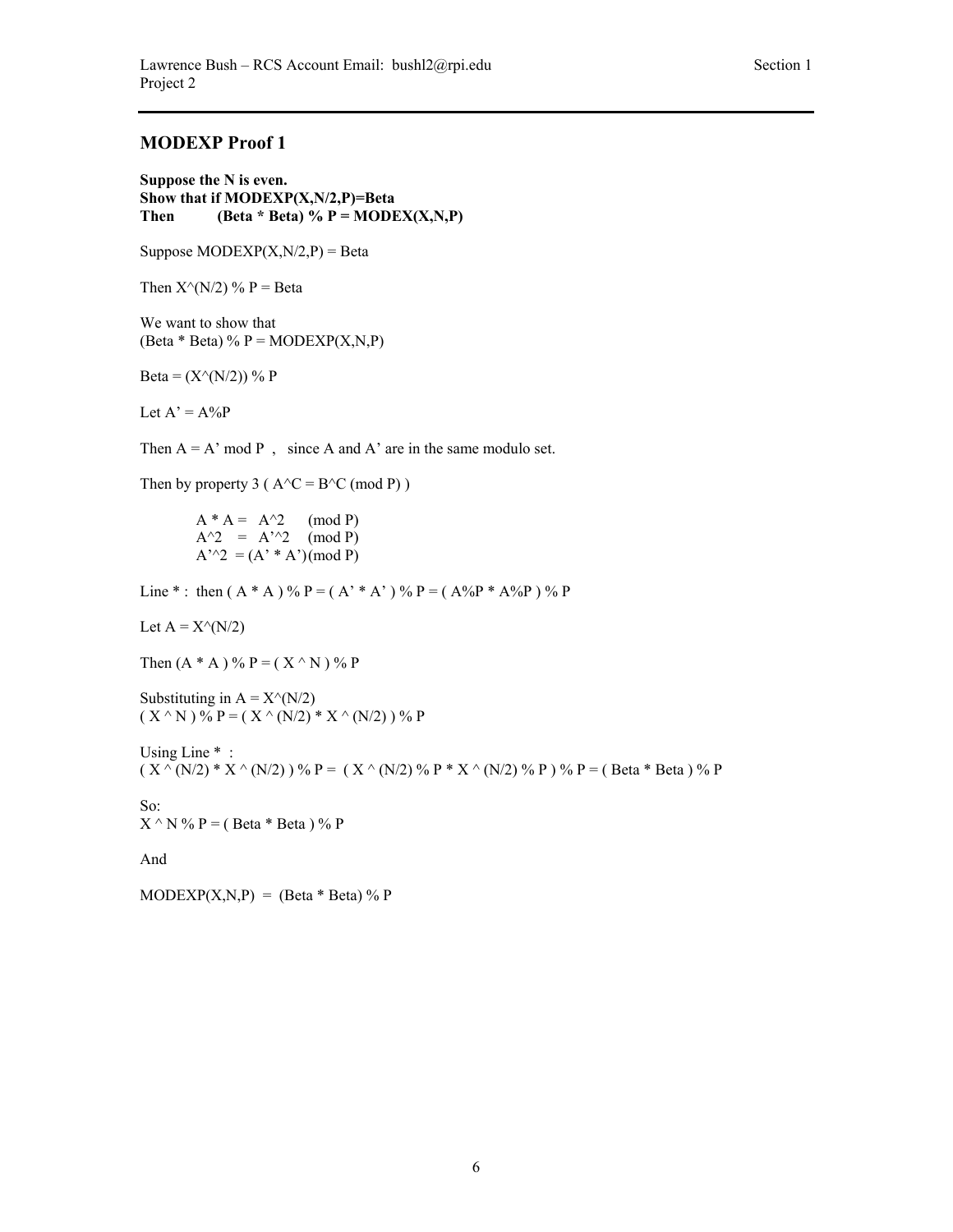### **MODEX Proof 2**

**Suppose the N is odd. Show that if MODEXP(X,N/2,P)=Beta** Then  $(X * Beta * Beta) \% P = MODEXP(X,N,P)$ 

We know that: **(Beta \* Beta)** %  $P = MODEXP(X,N,P)$  when N is even. While  $\text{Beta} = (X \land (N/2))$  % P

**We will call this Neven Therefore,**  Beta =  $(X^{\wedge}(Neven/2))$  % P **And**  MODEXP(X,Neven,P) =  $X \wedge$ Neven %P = ( $X \wedge$ (Neven/2)%P \*  $X \wedge$ (Neven/2)%P) %P = (Beta\*Beta)%P More simply:  $X^{\wedge}$  Neven = (Beta\*Beta) (mod P) Definition 1 states that  $A^*C = B^*C \pmod{N}$ therefore  $X^*(X \wedge \text{Neven}) = (X^*Beta^*Beta) \pmod{P}$  $X \wedge (N$ even+1) =  $(X^*Beta^*Beta)$  (mod P) So if  $N =$  Neven+1 then  $X \cap N = (X^*Beta^*Beta) \pmod{P}$  $\text{Modexp}(X, N, P) = X \wedge N$  %  $P = (X^* \text{Beta}^* \text{Beta})$  % P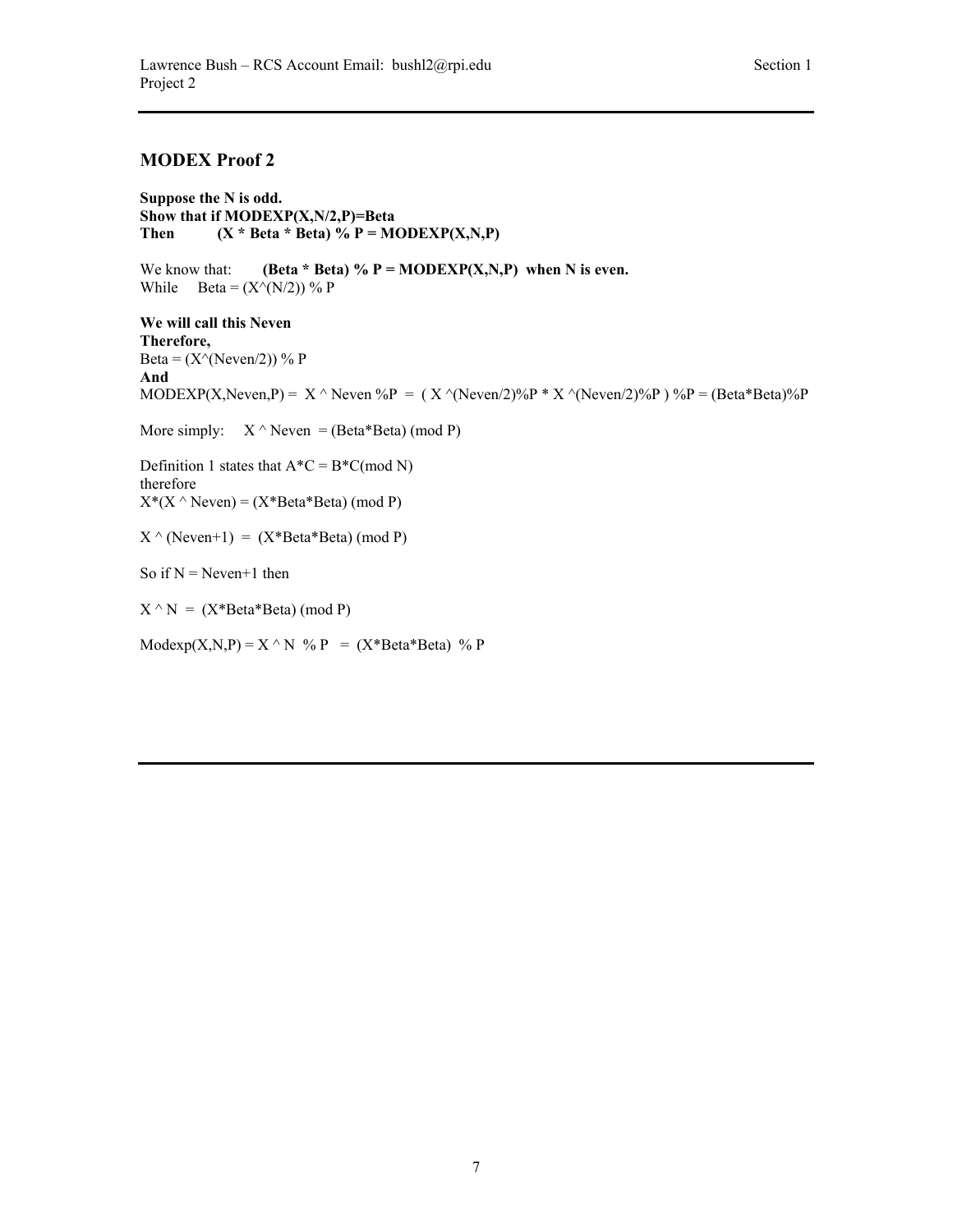### **GCD Algorithm :**

```
int gcd( const int & A, const int & B) {
if (B = 0){ 
return gcd(B, A\%B);
} 
return A; 
}
```
### **GCD Algorithm Explanation and Analysis:**

The gcd recursive algorithm uses the fact that  $gcd(A, B) = gcd(A, alpha)$ , where alpha = A % B. The algorithm recursively calls gcd(B,alpha) until alpha = 0. When alpha = 0, we know that B is the gcd, because B is divisible by B, and 0 is divisible by anything, including B.

GCD Algorithm Analysis:

The algorithm runs in  $O(log_2 A + log_2 B)$  time.

If we look at this function:

 $F(n) = F(\text{gcd}(B, A\%B)) + O(C)$  $K = 0$ ,  $a = 1$ ,  $b = ?$ 

It looks like b might be 2.

We can see that  $A\%B < A/2$ 

Because the largest value of A%B occurs when B is one more than half of A. In that case,  $A \% B = B - 1 = A - B$ 

Sub Proof: AmodB < A/2

Case 1: If  $A > B$  then Amod $B < A/2$ , since the remainder is smaller than B.

 $\mathcal{L}_\text{max}$  and the contract of the contract of the contract of the contract of the contract of the contract of the contract of the contract of the contract of the contract of the contract of the contract of the contrac

Case 2: If B>A/2 then B goes into A once with a remainder of  $M - N \leq M/2$ .

Therefore, after 2 iterations the remainder is at most half its original value, thus  $T(N) = 2 \log_2 N = O ( \log_2 N )$ 

N could be A or B, whichever takes the longest to reduce to 0. Therefore,  $T(N) = max(2 log<sub>2</sub> A, 2 log<sub>2</sub> B).$ 

An easy upper bound for this is just to add them as...

 $T(N) = max( 2 log<sub>2</sub> A, 2 log<sub>2</sub> B ) \le 2 log<sub>2</sub> A + 2 log<sub>2</sub> B.$ 

Thus,

 $T(N) = O (log<sub>2</sub> A + log<sub>2</sub> B)$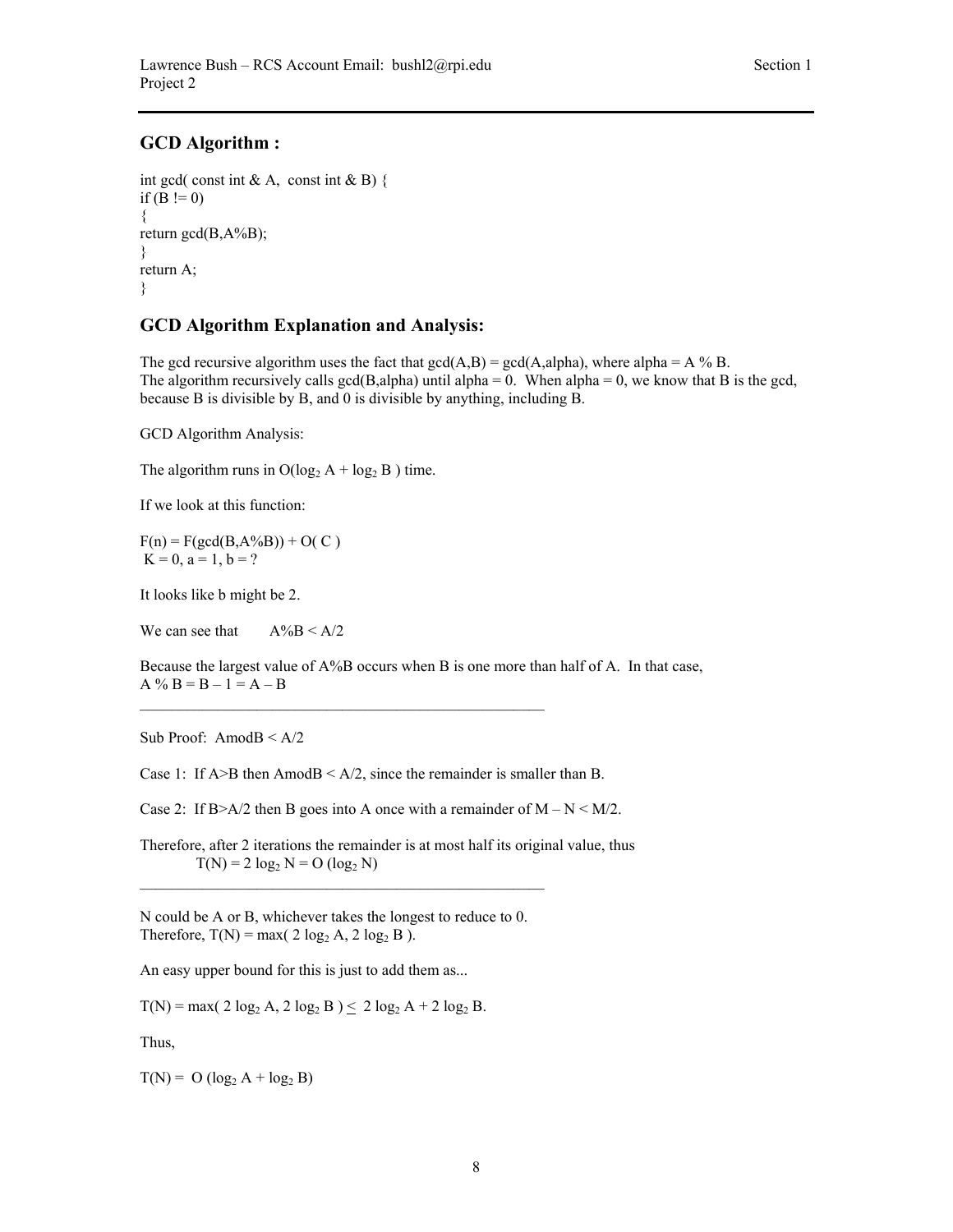### GCD Proof 1  $gcd(A,B) = gcd(A-B,B)$

#### $gcd(A,B) = gcd(A-B,B) = D$

First we will show that if D divides A and B it also divides A-B and B.

q and r are integers such that

 $q = A/D$   $r = B/D$ 

then

 $(A-B) / D = ( qD - rD ) / D = q - r$  which is a positive integer when  $A > B$ .

Therefore, and common divisor of A,B is a common divisor of A-B, B.

**NEXT** 

We want to show that there is no integer  $>$  D that divides both A-B and B.

If e is an integer,  $e > d$ , and e divides both A-B and B.

Let u be an integer such that:  $u = B / e$ 

Let v be an integer such that:  $v = (A-B)/e$ 

Then:  $B = eu$  and  $A - B = ev$ 

 $A - eu = ev$  $A = ev + eu$  $A = e(v + u)$  $A/e = (v + u)$  (Note that  $u + v$  is an integer since u is and integer and v is an integer.)

Therefore e divides A, e divides B Therefore  $e$  is the  $gcd(A,B)$  since it divides A and B and is greater than D. This contradicts the notion that  $D$  is  $gcd(A,B)$  which we know is true.

 $\_$  , and the set of the set of the set of the set of the set of the set of the set of the set of the set of the set of the set of the set of the set of the set of the set of the set of the set of the set of the set of th

Therefore, if D is the  $gcd(A-B,B)$  there is no e which is larger than D and is the  $gcd(A,B)$ .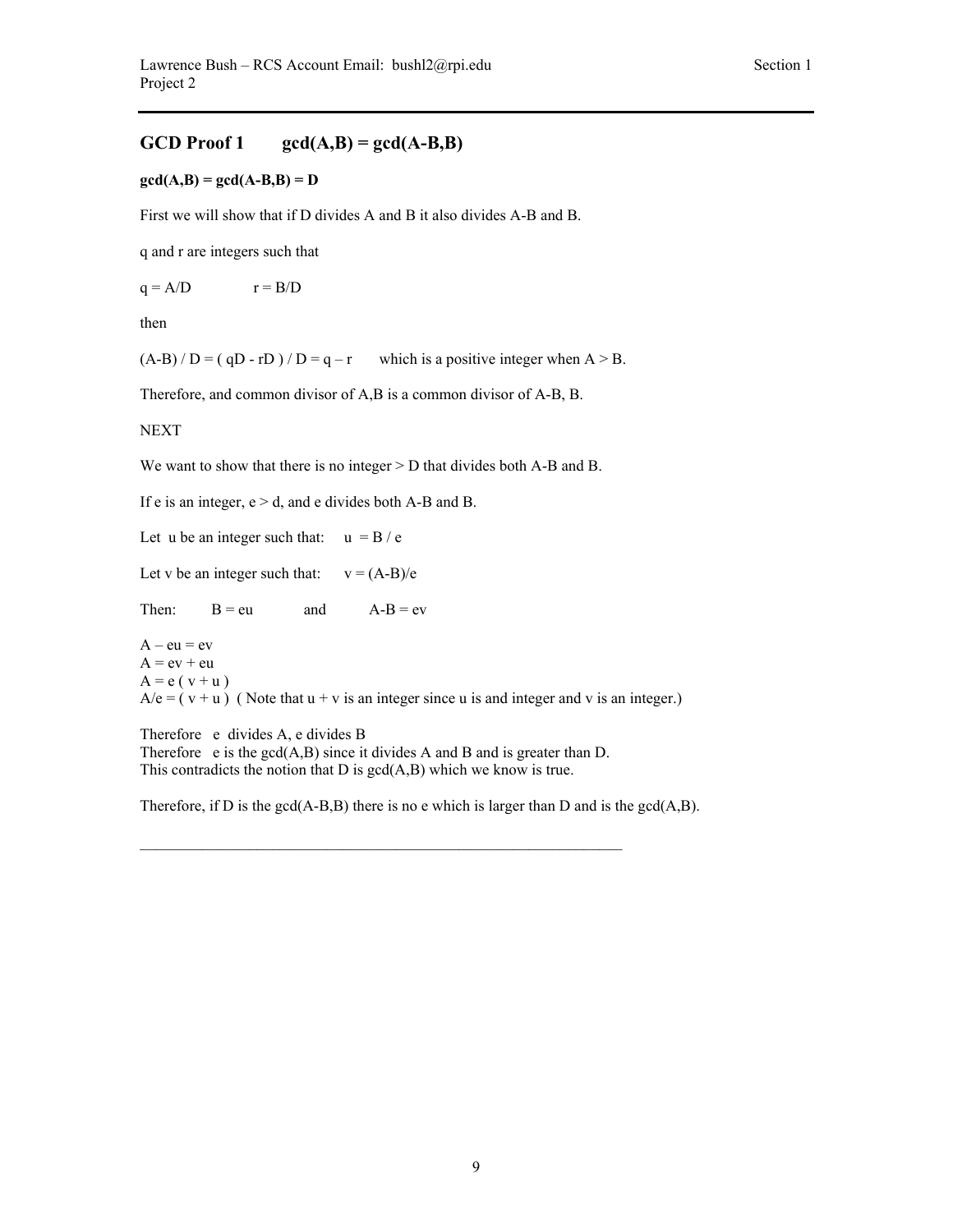# **GCD Proof 2 gcd(A,B) = gcd(B,alpha)**

 $A = alpha (mod B)$ 

A - alpha are divisible by B

 $(A - alpha) / B = k$  where k is an integer

 $A = kB + alpha$ 

From the last proof, we know that  $gcd(A,B) = gcd(A-B,B)$  [while  $A > B$ ]

Therefore

 $Gcd(A,B) = gcd( kB + alpha, B) = gcd( kB + alpha - B, B)$ 

If we apply this k times we get gcd ( $alpha, B$ )

```
Which is the same as gcd(B,alpha)
```
Because we know that  $gcd(A,B) = gcd(B,A)$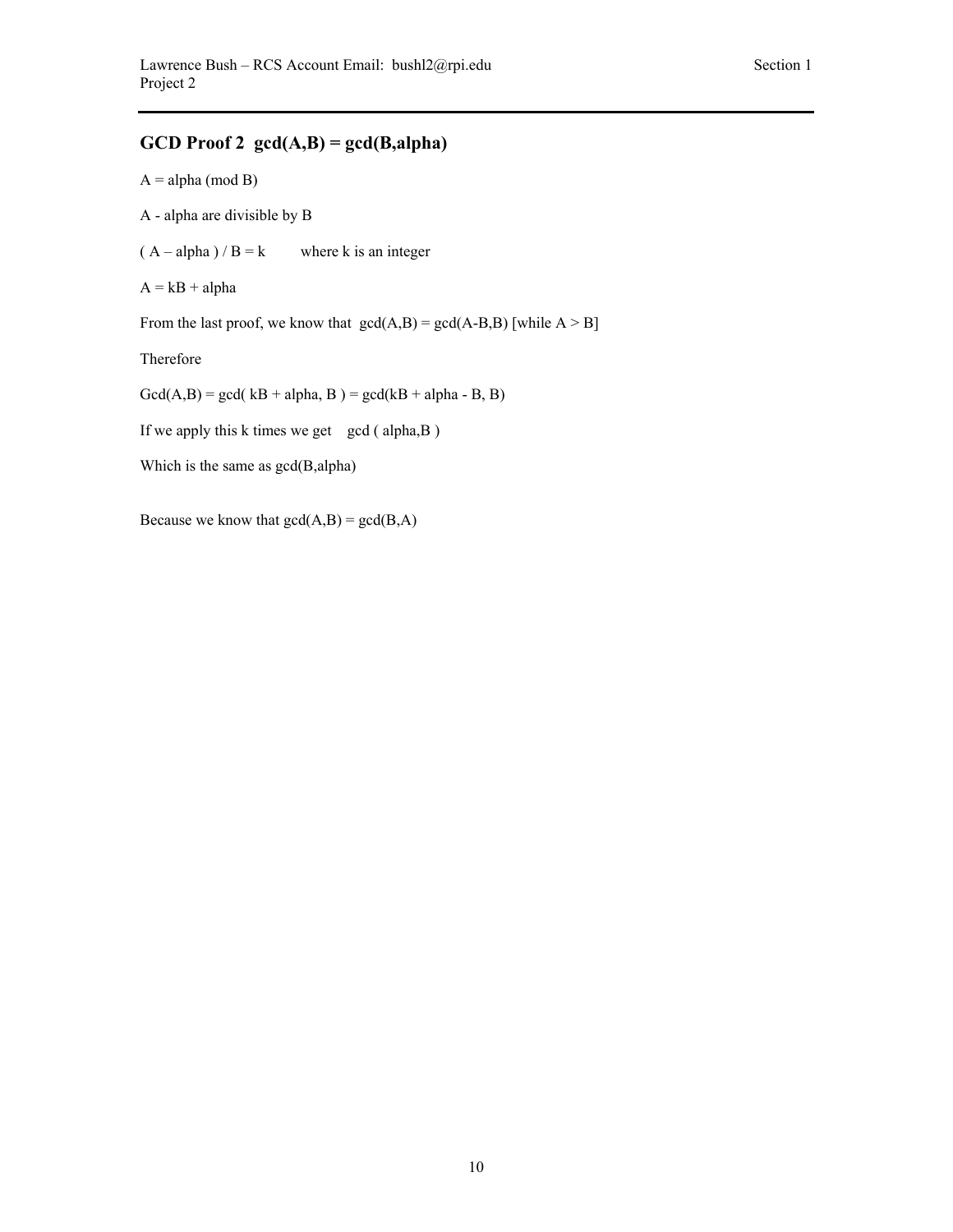## **MMI Algorithm**

void getxy(const int & A, const int & P, int & X, int & Y) {

```
if (P==0) {X=1; Y=0; return;}getxy(P,A%P,X,Y);
         int Xpre=X; 
        X=Y;Y=Xpre-(A/P)*Y;int mmi( const int & A, const int & P) \{int X=0;
        int Y=0;
        if(A>P) \{getxy(A, P, X, Y);if(Y<0) return Y+A; 
        else return Y; 
         } 
         else 
                 getxy(P,A,Y,X);if(X<0) return X+P; 
        else return X;
```
}

}

## **MMI Algorithm Explanation and Analysis**

Mmi recursively calls getxy until A or  $B = 0$ .

The algorithm runs in  $O(log_2 A + log_2 B)$  time.

If  $N = max (A \text{ or } B)$ The elements are swapped each iteration and are reduced then, only every other iteration.

Every other iteration of getxy reduces N to N  $%$  P.

We know that  $N \le N / 2$  and  $T(N) = 2 \log_2 N = O(\log_2 N)$ because:

The largest value of  $A\%B$  occurs when B is one more than half of A. In that case,  $A \% B = B - 1 = A - B$ 

Sub Proof: Amod $B \leq A/2$ 

Case 1: If  $A > B$  then Amod $B < A/2$ , since the remainder is smaller than B.

Case 2: If B>A/2 then B goes into A once with a remainder of  $M - N \leq M/2$ .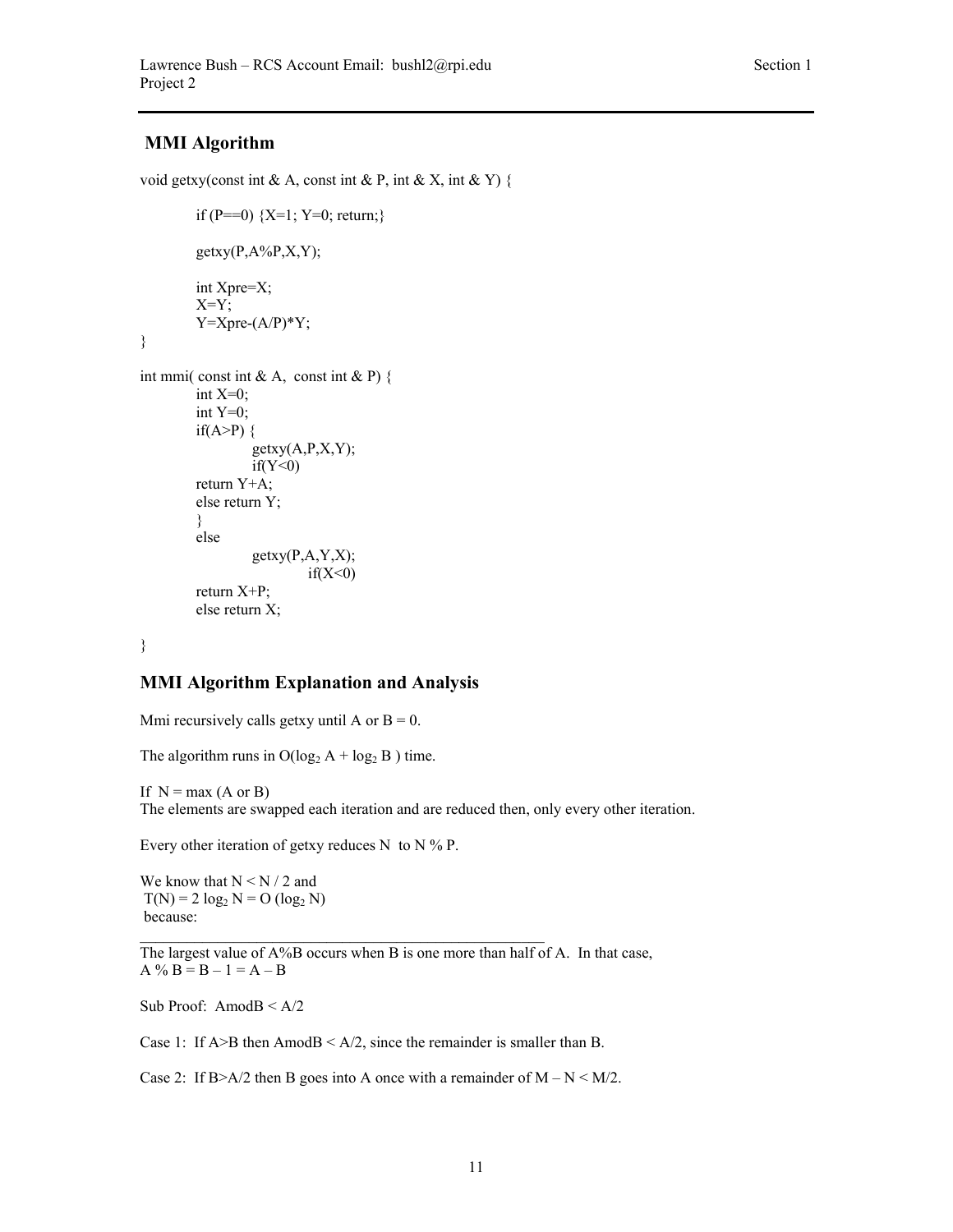Therefore, after 2 iterations the remainder is at most half its original value, thus  $T(N) = 2 \log_2 N = O ( \log_2 N )$ 

The algorithm quits when A or B reaches 0. Suppose A reaches zero first. Then the algorithm took no more than  $2 \log_2 A$  iterations.

We know that  $log_2 A$  reduces more slowly that the mod function. The 2 prefix exists because A is reduced every other iteration. However, the 2 disappears when we put it in Oh notation. i.e.  $T(n) = O(log_2 A)$ 

Since we don't know which hits the ground first (A or B), we use  $T(n) = O(\log_2 A + \log_2 B)$ .

N could be A or B, whichever takes the longest to reduce to 0. Therefore,  $T(N) = max(2 \log_2 A, 2 \log_2 B)$ .

An easy upper bound for this is just to add them.

 $T(N) = max( 2 log<sub>2</sub> A, 2 log<sub>2</sub> B ) \le 2 log<sub>2</sub> A + 2 log<sub>2</sub> B.$ 

 $T(N) = O (log_2 A + log_2 B)$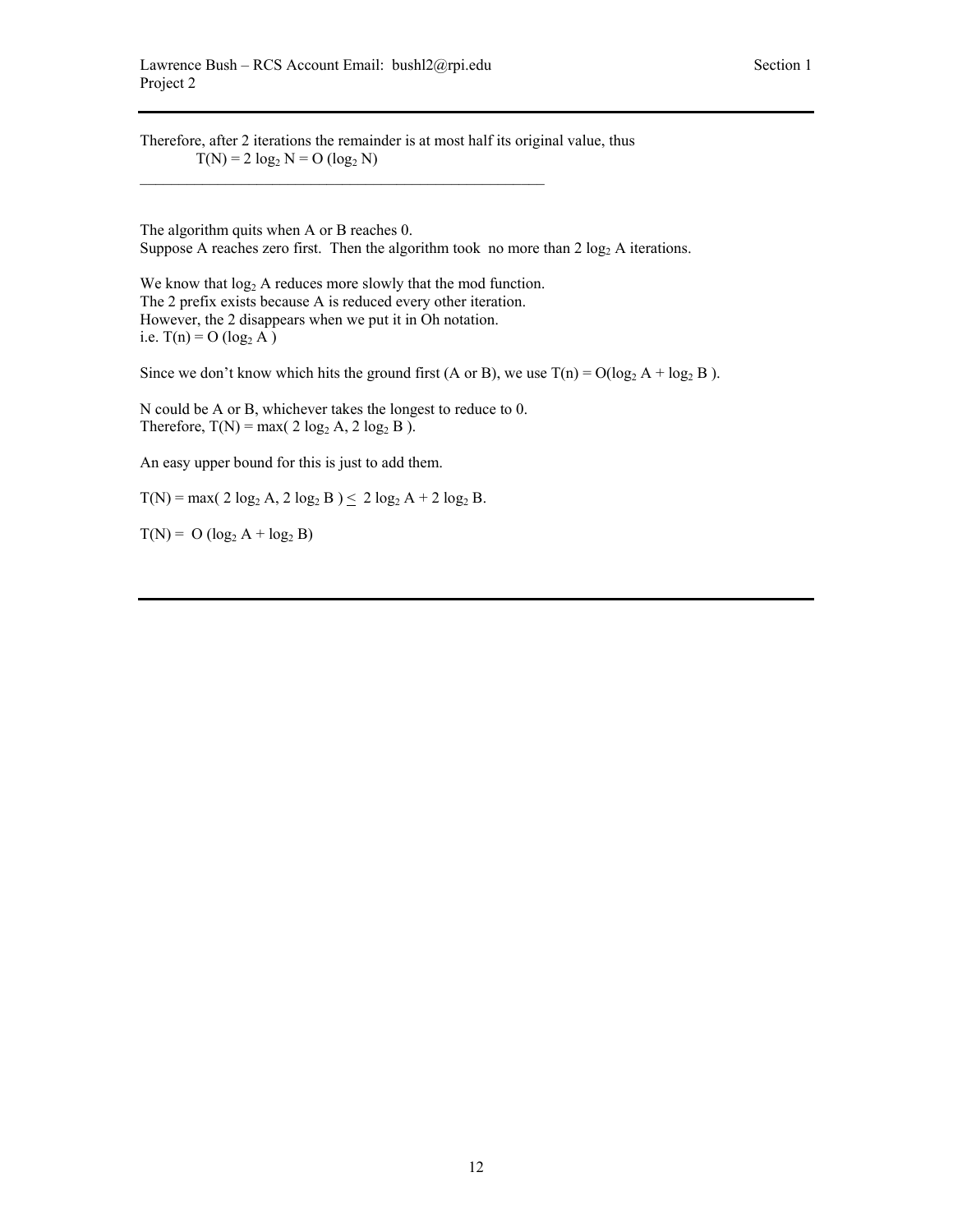# **mmi Proof 1, show that for mmi(A,P) to exist,**  $gcd(A, P) = 1$

METHOD ONE:

If gcd( $A$ ,  $P$ ) = N

and

 $A * X = 1 \ (mod P)$ 

 $A * X - 1 = k * P$  (for some integer k)

Since  $N | P$  then  $N | k * P$  ( | is used to mean 'divides', thus N divides P with no remainder.)

Since  $k * P = A * X - 1$  and  $N | k * P$ 

Then  $N | A * X - 1$ 

Since  $N = gcd(A, P)$  then  $N | A$  then  $N | A * X$ 

If  $N | A * X$  and  $N | A * X - 1$ 

Then  $N \mid -1$ 

So N must be 1 , for the condition to hold.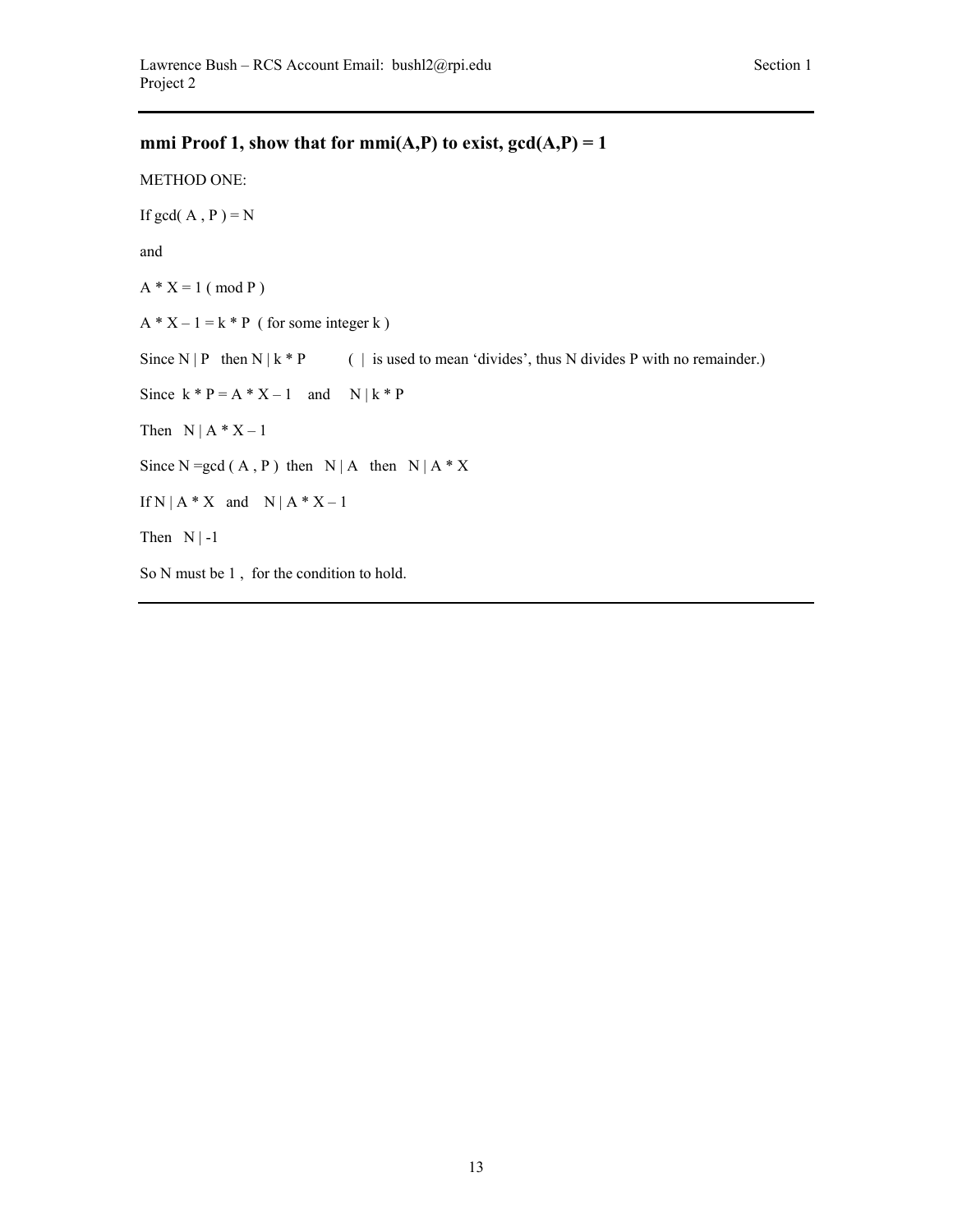| <b>METHOD TWO:</b>                           |
|----------------------------------------------|
| suppose $gcd(A,P) = n$                       |
| and $A = a*n$ , $P = p*n$                    |
| then                                         |
| $gcd(a,p) = 1$                               |
| then                                         |
| $mmi(a,p) = x$ or $a * x = 1 \pmod{p}$       |
| If $A^*X = 1 \pmod{P}$                       |
| then $a * n * X = 1 \pmod{n * p}$            |
| $a^*n^*X$ % $n^*p$ is always a multiple of n |
| because                                      |
| $a^*n^*X - Y * n * P = n (a^*X - Y * P)$     |
| therefore                                    |
| $A^*X = n \pmod{P}$                          |
| Another way to show this is:                 |
|                                              |
| $a * n * x - y * n * p = 1$                  |
| $n(a * x - y * p) = 1$                       |

since a , x , y , and p are all integers this only holds when  $n = 1$  and  $(a * x - y * p) = 1$ 

Therefore  $a * n * X = 1 \pmod{p * n}$  has no solution unless  $n = 1$ 

Therefore  $A^*X = 1 \pmod{P}$  has no solution because A and P have a common divisor greater than 1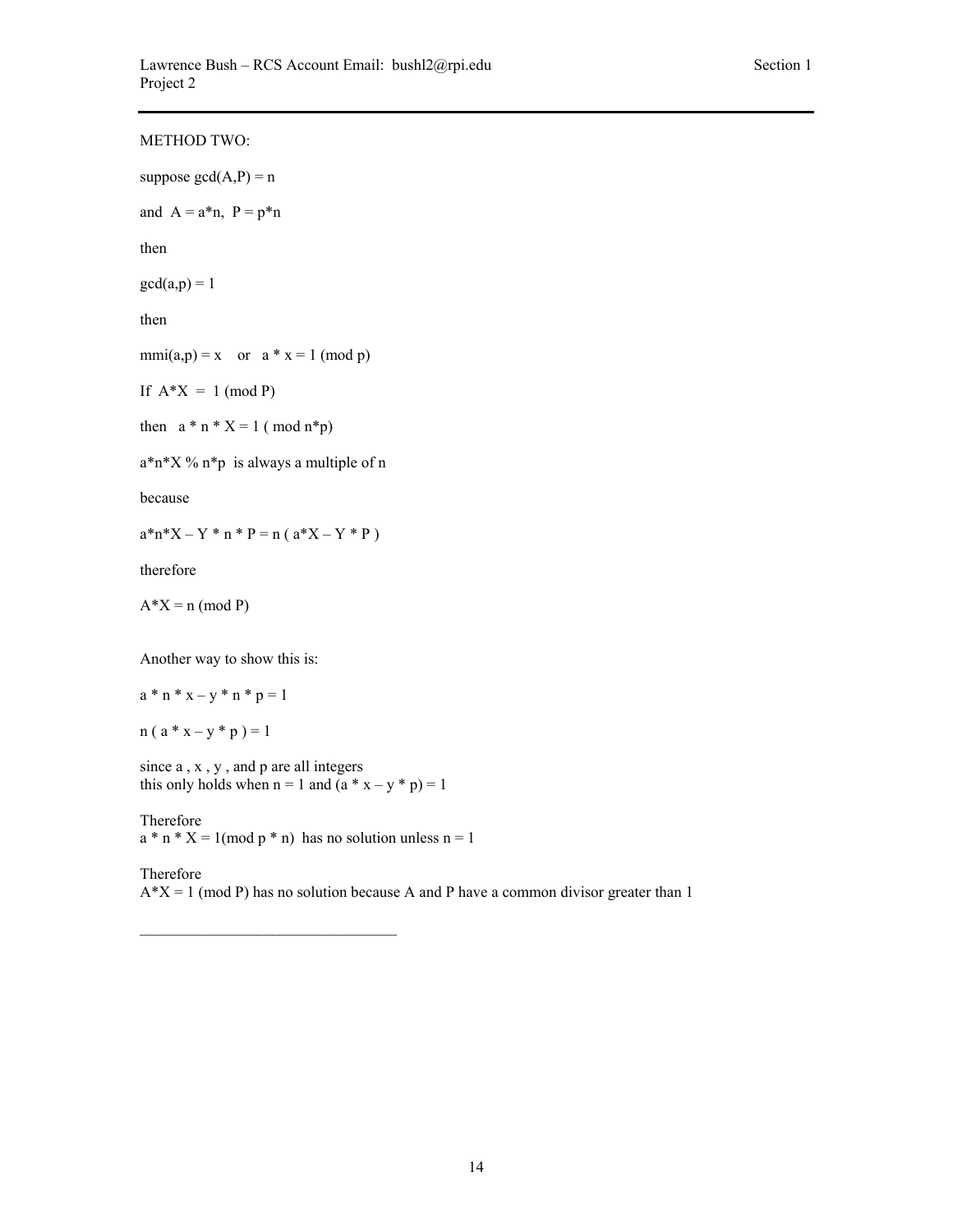# **mmi proof 2:**

## **if mmi(A,P) = X Show that there must be an integer Y such than A\*X+P\*Y=1**

Mmi(A,P) means that

 $A^*X \% P = 1$ 

Therefore,  $A^*X$  minus some multiple of  $P = 1$ 

 $A^*X - PZ = 1$ 

If  $Y = -Z$  then

 $A^*X + PY = 1$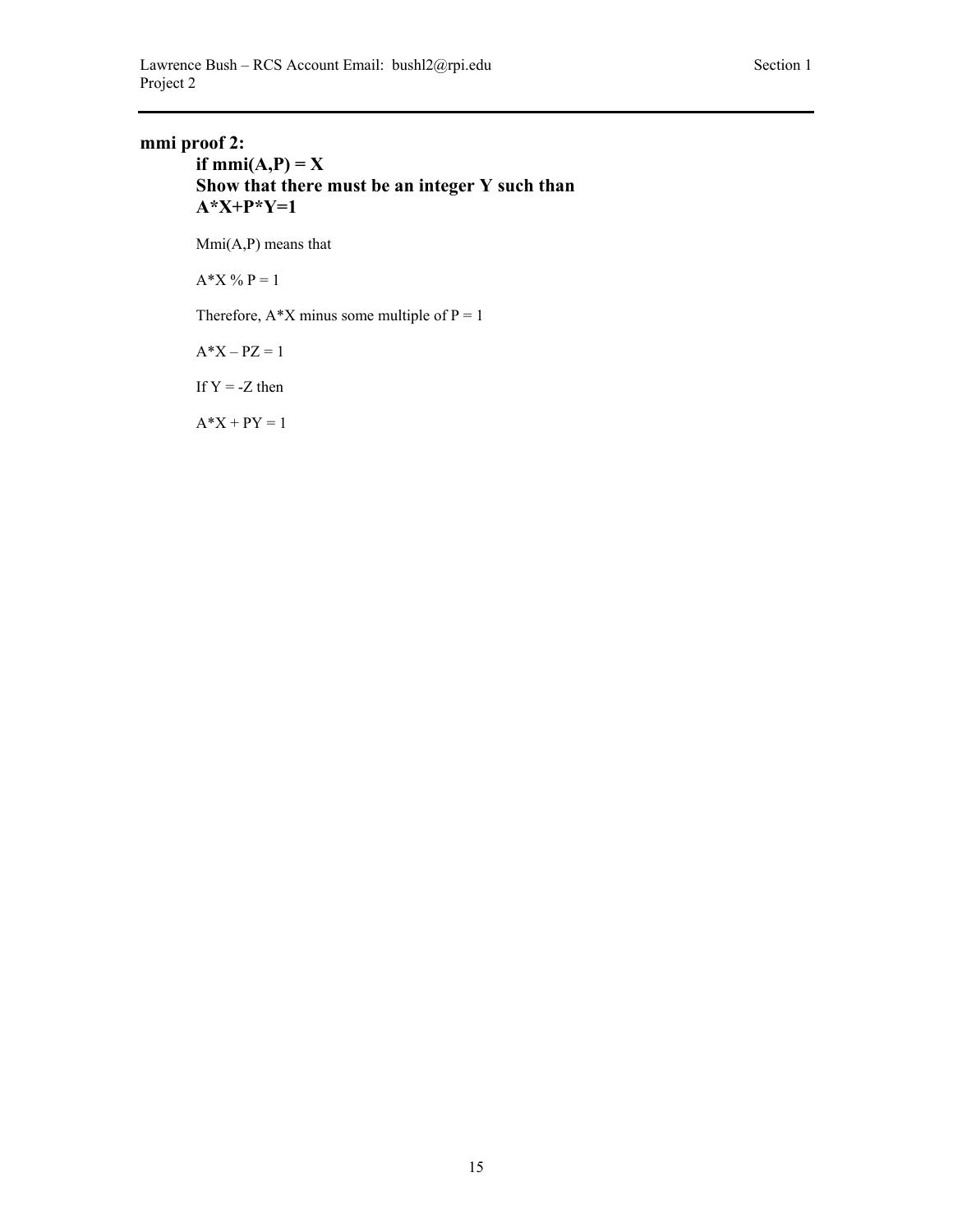**mmi proof 3: Show that :**  for  $AX + PY = 1$ another solution exists with  $X' = X + k^*P$  (where k is any integer)  $mmi(A,P) = X$  $A^*X + P^*Y = 1$  $X' = X + k*P$  $A^*(X+k^*P) + P^*Y = 1$  $A^*X + A^*k^*P + P^*Y = 1$  $A^*X + P^*(Y+A^*k) = 1$ Therefore, another solution exists for  $X' = X + k^*P$ 

Where  $Y' = Y + A^*k$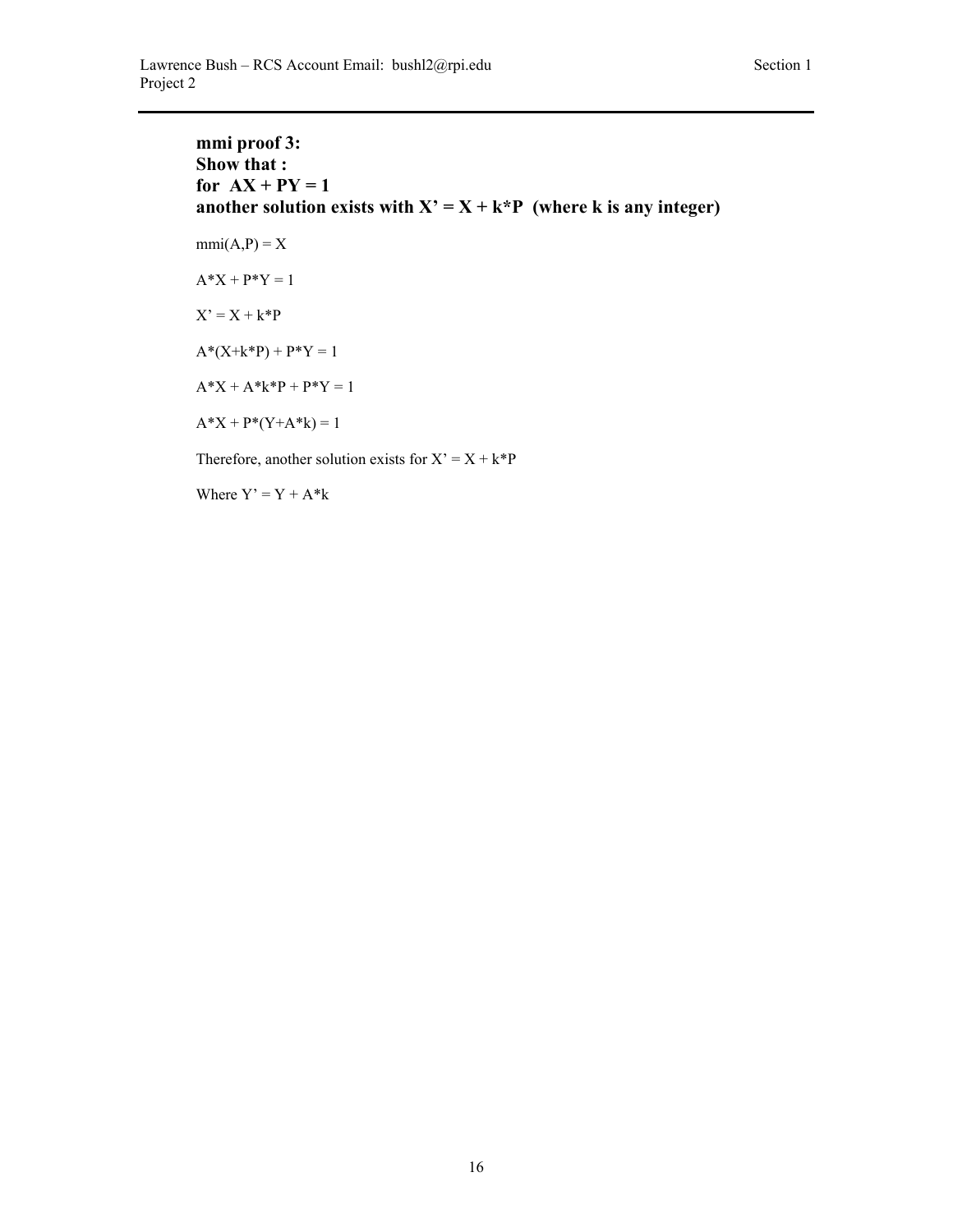# **mmi Proof 4 : show**  $MX + NY = 1$ , if  $N = 0$

 $MX + 0Y = MX = 1$ 

Y drops out of the equation so its value is irrelevant.

If M and X are integers, they must both be 1 for this to hold. Thus, proving the relationship.

This case is analogous to the base case:

 $1*1 = 1 \mod N$ 

We don't know N, but we know every other element.